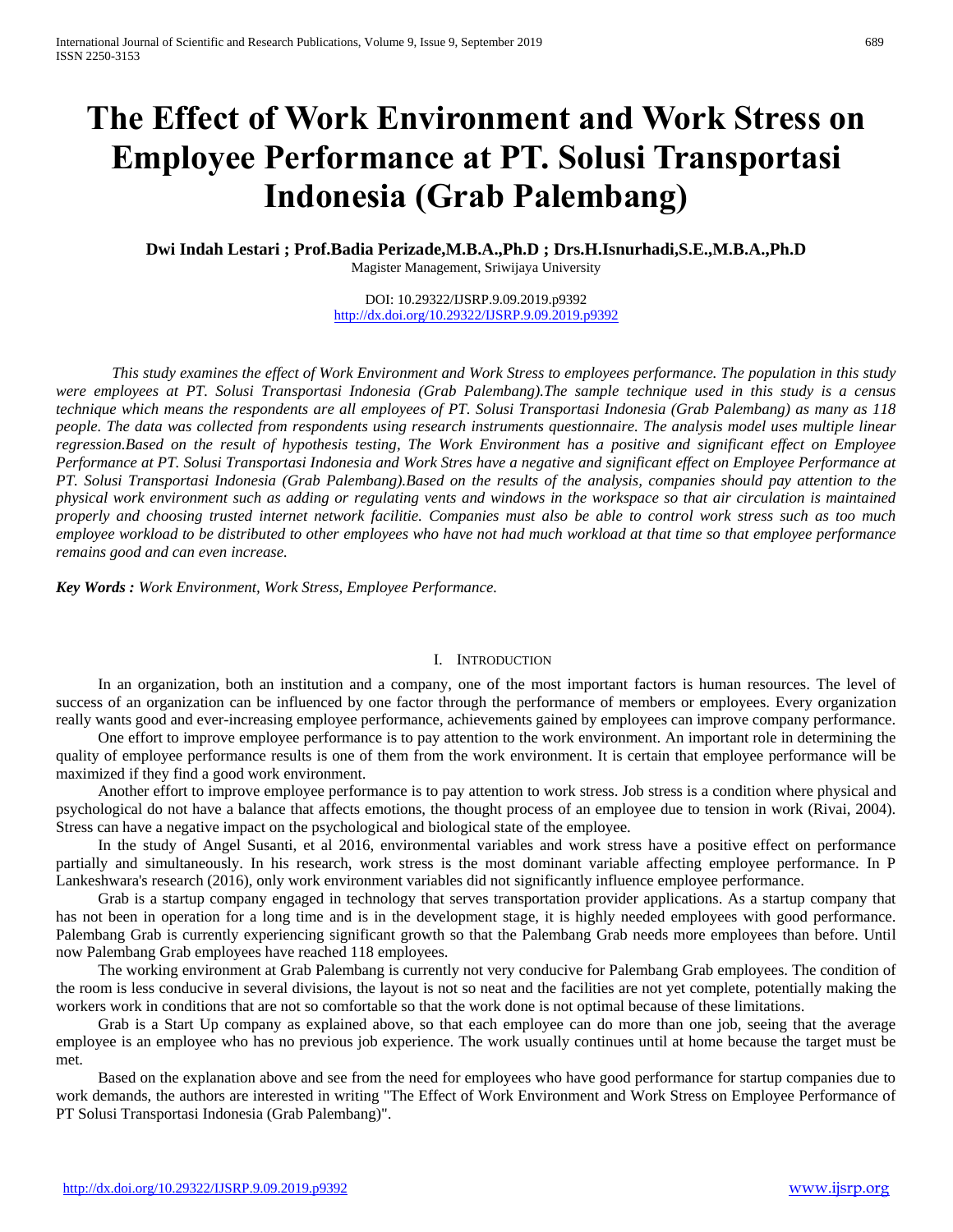# II. LITERATURE REVIEW

#### **Work Environment**

Work environment according to Taiwo (2010) is everything that influences the way people work such as events, people and others. Creating a conducive work environment is something that must be considered by the company.

#### **Work Stress**

According to Mangkunegara (2009), stress is a feeling of stress experienced by employees when facing work. Causes of stress include individual level, group level, organizational level, and extra organizational level in the work stress model developed by Ivansevich and Matteson (in Kreitner and Knicki, 2005: 29). Individual level compressor that is directly related to one's job assignment (person-job interface).

#### **Employee Performance**

According to John Miner (1988) in assessing performance there are dimensions that can be measured: Quality, namely the level of quality of work; Quantity is the amount of work produced; The use of time at work, namely the level of absence, tardiness, effective working time / lost work hours and cooperation with others at work.

# III. RESEARCH METHODOLOGY

#### **Population and Sample**

The study population was all Grab employees in Palembang, amounting to 118 employees. Of the total 118 employees, the sample I took was all employees of PT. Indonesian Transportation Solutions (Grab Palembang). So thus the use of the entire population without having to draw research samples as observation units is called census techniques.Now it is the time to articulate the research work with ideas gathered in above steps by adopting any of below suitable approaches:

#### **Research Instrument Testing**

#### **Test of Validity**

The item validity obtained using Pearson Product Moment is the type of validity in this study. With the criteria If the statement item value is greater than r table with alpha 0.05, the item is valid. However, if the statement item is smaller than r table with alpha 0.05 then the item is invalid. Items that are declared invalid subsequently are not used to capture research data (Riduwan, 2015).

## **Test of Realiability**

Reliability testing in this study was seen from the Cronbach Alpha value, with the following criteria:

- If alpha> 0.90 then reliability is perfect
- If the alpha between 0.70 0.90 then the reliability is high
- If alpha is between 0.50 0.70, the reliability is moderate
- If alpha <0.50 then reliability is low

After the data validity test, if there is an unvalid statement item, then the statement item cannot be included in the reliability test, and vice versa if the statement item is valid then it can be included in the reliability test (Riduwan, 2015).

## **Multiple Linear Regression**

This research uses multiple linear regression testing which aims to predict the value of the influence of two or more independent variables on one dependent variable. The equations that can be formed are as follows:

$$
Y = a + b_1x_1 + b_2x_2 + \epsilon
$$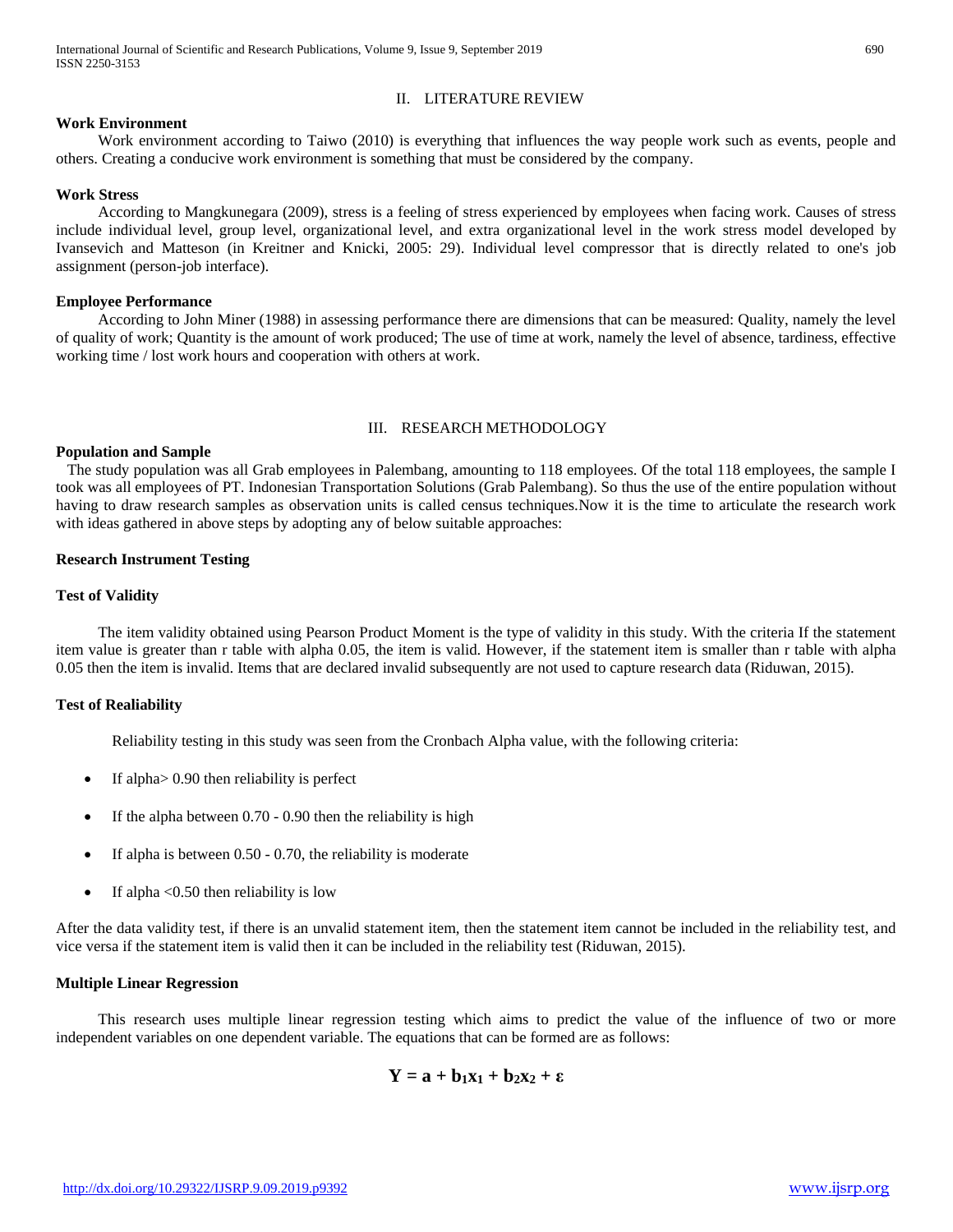Information:

Y: Employee Performance

- a: Constants
- x1: Internal work environment
- $x_2$ : Job stress
- ε : Error Term
- $b_1$ : Regression coefficient x1
- b2: Regression coefficient x2

# **t Test**

t test basically shows whether the independent variables (variables X1 and  $X_2$ ) affect the dependent variable (Y) partially (individually) in explaining the variation of the dependent variable (Sanusi, 2011: 145). T test is done by comparing t-counts with ttables at a significance level of 5% or  $\alpha$  = 0.05 with degrees of freedom df = (n-k).

# **F Test**

F test is performed to show whether there is an influence of independent variables  $(X1 \text{ and } X_2)$  together or simultaneously to the dependent variable (Y) by comparing the F-count with the F-table at a significance level of 5% or  $\alpha = 0.05$  with a degree freedom (degree of freedom)  $df = (nk)$ .

#### IV. RESEARCH RESULT AND DISCUSSION

## **Frequency Distribution of Respondent Characteristics**

## **Table 1 Characteristics of Respondents by Gender**

| Years)<br>Δσρ | <b>Percentage</b> |
|---------------|-------------------|
| 4a le         |                   |
| Female        |                   |
|               |                   |

Source: Primary data processed, 2019

From Table 1 it is known that most of the 118 respondents namely 76 people (64.4%) are male, while 42 people (35.6%) are female. It can be concluded from the data that some Palembang Grab employees are male.

# **Table 2 Characteristics of Respondents Based on Recent Education**

| <b>Total</b> | Percentage $(\% )$ |
|--------------|--------------------|
|              |                    |
|              |                    |
| 27           | 22,9               |
| 91           | 77,1               |
|              |                    |
| 118          | <b>100</b>         |
|              |                    |

Source: Primary data processed, 2019

From Table 2 it is known that the most recent education of Grab Palembang employees is 91 people (77.1%) with S1 education, while 27 people (22.9%) of them have Diploma education. It can be concluded from the data that the majority of Grab Palembang employees have a S1 education background.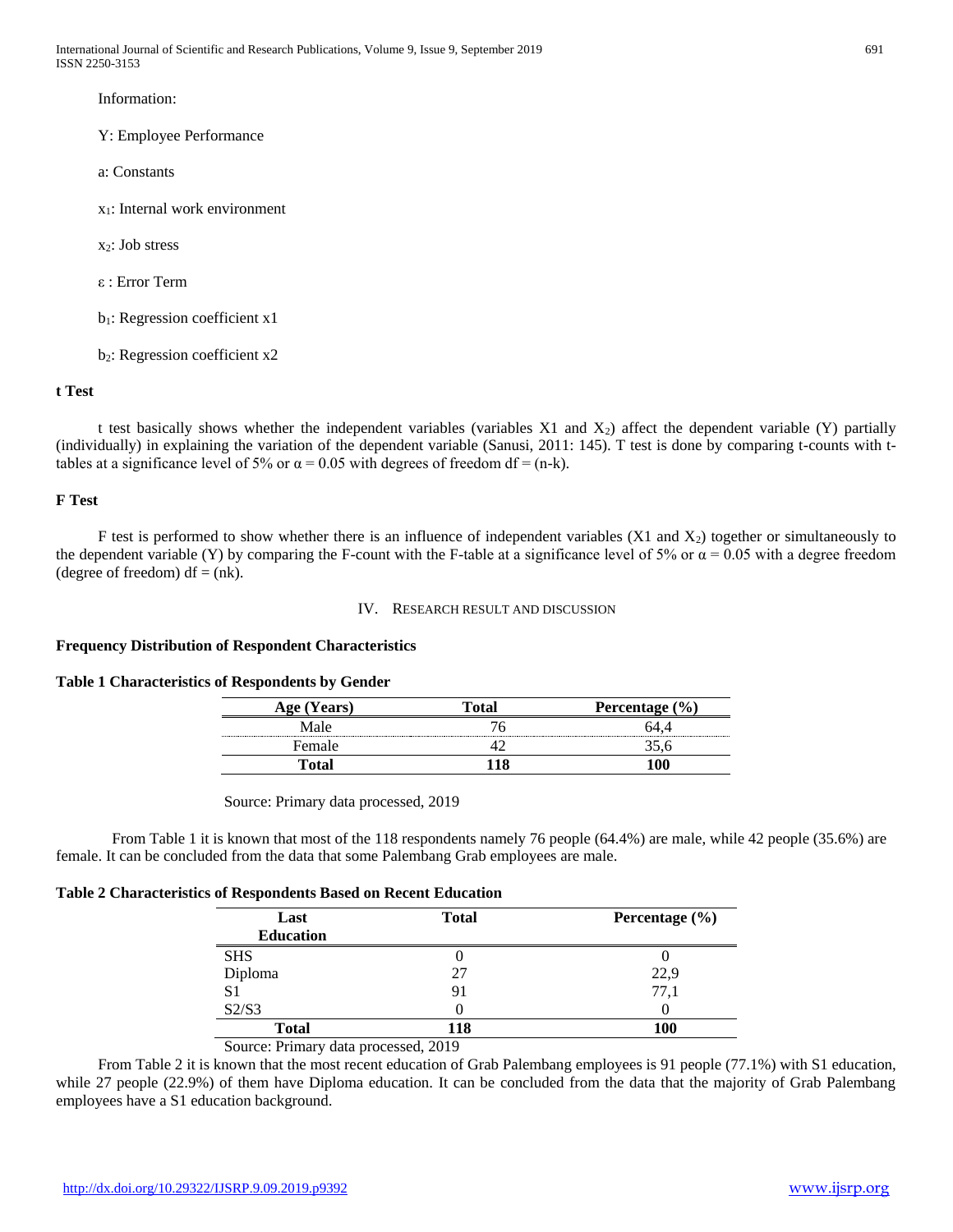# **Table 3 Characteristics of Respondents Based on Marital Status**

| <b>Marital Status</b> | ™otal | Percentage $(\% )$ |
|-----------------------|-------|--------------------|
| Single                | 'NC   |                    |
| Married               |       |                    |
| Total                 |       |                    |

Source: Primary data processed, 2019

From Table 3 it is known that most of the 118 respondents namely 109 people (92.4%) were not married, while 9 people (7.6%) were married.

| Table 4 Characteristics of Respondents Based on Years of Service |  |  |  |  |  |
|------------------------------------------------------------------|--|--|--|--|--|
|------------------------------------------------------------------|--|--|--|--|--|

| <b>Years of Service</b>  | <b>Total</b> | Percentage $(\% )$ |
|--------------------------|--------------|--------------------|
| $\langle$ 1 years        |              |                    |
| $1-3$ years<br>> 3 years | 103          | 87.3               |
|                          |              |                    |
| <b>Total</b>             | 118          | 100                |

Source: Primary data processed, 2019

From Table 4 it is known that the majority of respondents namely 103 people (66.1%) have worked for 1-3 years, 15 people (12.7%) of whom have just joined the Grab Palembang in the span of <1 year.

## **Test Instrument Data**

## **Validity test**

# **Test Validation for Work Environment Variable Questionnaire**

Based on the results of the calculation of the validity test with 15 questions about the work environment are as follows:

| Table 5 Test Results of Validity of Work Environment Variables $(X_1)$ |  |  |  |  |  |
|------------------------------------------------------------------------|--|--|--|--|--|
|------------------------------------------------------------------------|--|--|--|--|--|

| <b>Item</b> | <b>Item Correlation Value</b><br>$(r^{\text{count}})$ | <b>Sig</b> | rtabel | <b>Criteria</b> |
|-------------|-------------------------------------------------------|------------|--------|-----------------|
| 1.          | 0,875                                                 | 0,000      | 0,374  | Valid           |
| 2.          | 0,397                                                 | 0,000      | 0,374  | Valid           |
| 3.          | 0,923                                                 | 0,000      | 0,374  | Valid           |
| 4.          | 0,923                                                 | 0,000      | 0,374  | Valid           |
| 5.          | 0,923                                                 | 0,000      | 0,374  | Valid           |
| 6.          | 0,923                                                 | 0,000      | 0,374  | Valid           |
| 7.          | 0,540                                                 | 0,000      | 0,374  | Valid           |
| 8.          | 0,585                                                 | 0,000      | 0,374  | Valid           |
| 9.          | 0,596                                                 | 0,000      | 0,374  | Valid           |
| 10.         | 0,923                                                 | 0,000      | 0,374  | Valid           |
| 11.         | 0,540                                                 | 0,000      | 0,374  | Valid           |
| 12.         | 0,585                                                 | 0,000      | 0,374  | Valid           |
| 13.         | 0,540                                                 | 0,000      | 0,374  | Valid           |
| 14.         | 0,585                                                 | 0,000      | 0,374  | Valid           |
| 15.         | 0,923                                                 | 0,000      | 0,374  | Valid           |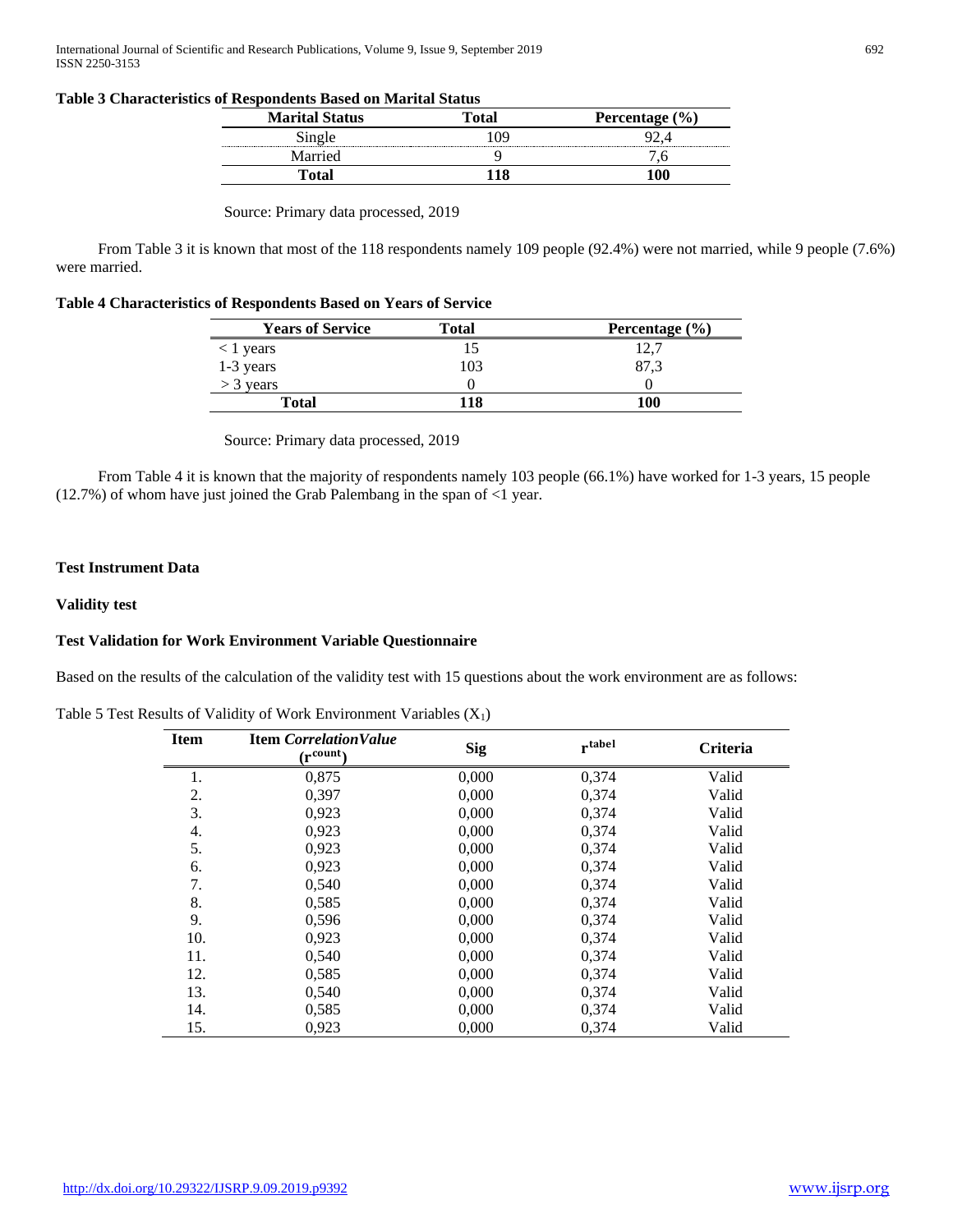#### Source: Primary data processed, 2019

Based on Table 5 above, it can be seen that all questions for the commitment variable have a valid status, because the value of r count (Corrected Item-Total Correlation)> r table is 0.374.

| <b>Item</b> | <b>Item Correlation Value</b><br>∩ncount∩ | <b>Sig</b> | rtabel | <b>Criteria</b> |
|-------------|-------------------------------------------|------------|--------|-----------------|
|             | 0,868                                     | 0,000      | 0,374  | Valid           |
| 2           | 0,666                                     | 0,000      | 0,374  | Valid           |
| 3           | 0,886                                     | 0,000      | 0,374  | Valid           |
| 4           | 0,857                                     | 0,000      | 0,374  | Valid           |
|             | 0,857                                     | 0,000      | 0,374  | Valid           |
| 6           | 0,772                                     | 0,000      | 0,374  | Valid           |
|             | 0,779                                     | 0,000      | 0,374  | Valid           |
| 8           | 0,773                                     | 0,000      | 0,374  | Valid           |

**Table 6 Work Stress Variable Validation Test Results (X2)**

Source: Primary data processed, 2019

Based on Table 6, it can be seen that from the 8 items asked about job satisfaction, all of them have a valid status, because the calculated value (Corrected Item-Total Correlation) is greater than the table of 0.374.

| <b>Item</b>    | <b>Item Correlation Value</b><br>$(r^{\text{count}})$ | <b>Sig</b> | rtabel | <b>Criteria</b> |
|----------------|-------------------------------------------------------|------------|--------|-----------------|
|                | 0,898                                                 | 0,000      | 0,374  | Valid           |
| 2              | 0,904                                                 | 0,000      | 0,374  | Valid           |
| 3              | 0,898                                                 | 0,000      | 0,374  | Valid           |
| $\overline{4}$ | 0.904                                                 | 0,000      | 0,374  | Valid           |
| 5              | 0.904                                                 | 0,000      | 0,374  | Valid           |
| 6              | 0751                                                  | 0,000      | 0,374  | Valid           |
| 7              | 0,533                                                 | 0,000      | 0,374  | Valid           |
| 8              | 0751                                                  | 0,000      | 0,374  | Valid           |
| 9              | 0,438                                                 | 0,000      | 0,374  | Valid           |
| 10             | 0,533                                                 | 0,000      | 0,374  | Valid           |
| 11             | 0,751                                                 | 0,000      | 0,374  | Valid           |
| 12             | 0,533                                                 | 0,000      | 0,374  | Valid           |
| 13             | 0,751                                                 | 0,000      | 0.374  | Valid           |

**Table 7: Performance Variable Validation Test Results (Y)**

Source: Primary data processed, 2019

Based on Table 7, it can be seen from the 13 items that were asked about the work performance of all employees that are valid, because the value of the calculated (Corrected Item-Total Correlation) is greater than the table of 0.374.

## **Reliability Test**

Table 8 Reliability Test Results

| Item          | Variable         | Cronbach Alpha | <b>Criteria</b> |
|---------------|------------------|----------------|-----------------|
|               | Lingkungan Kerja | 0.767          | Reliabel        |
| $\mathcal{D}$ | Stres Kerja      | 0.923          | Reliabel        |
|               | Kinerja          | 0.768          | Reliabel        |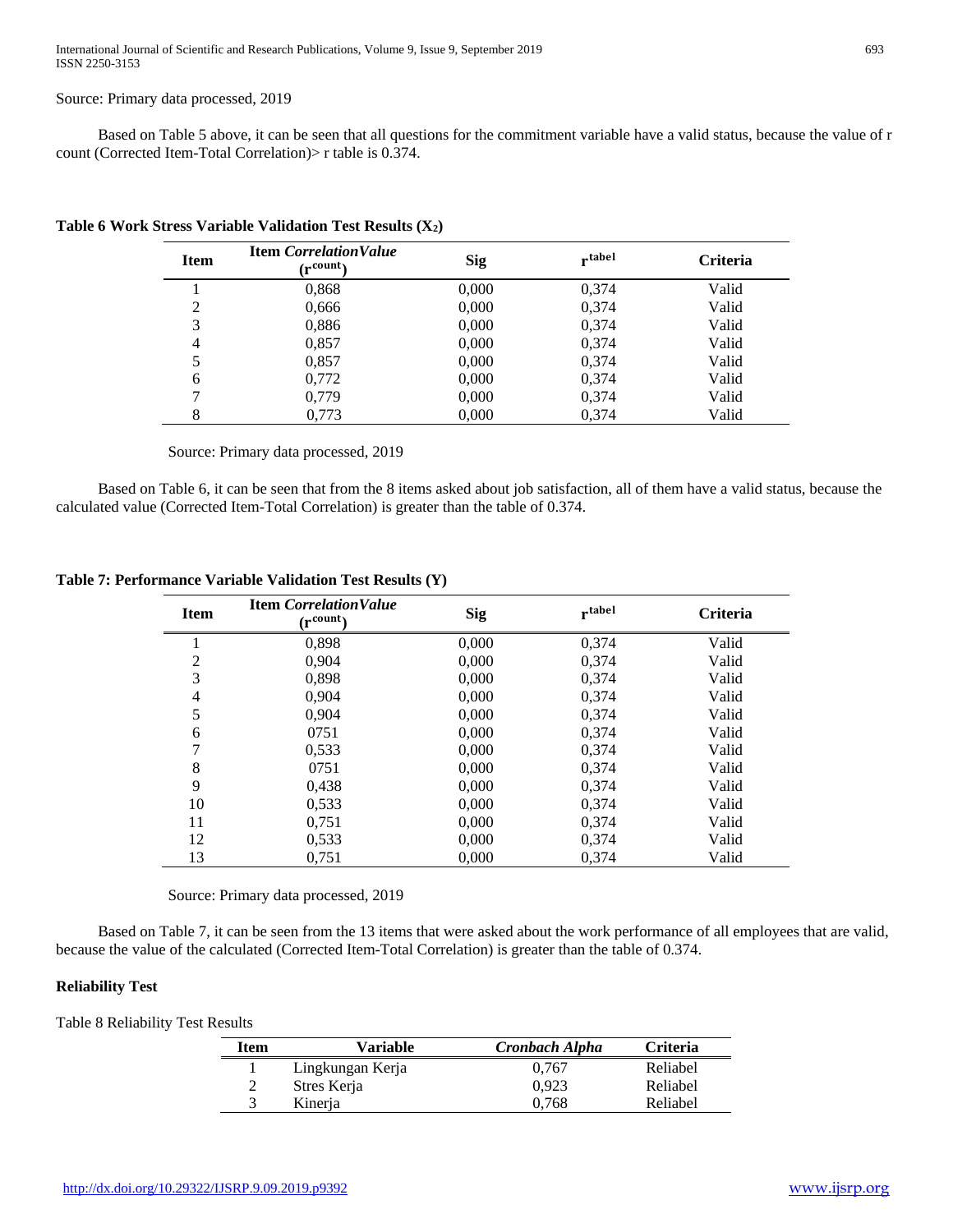## Source: Primary data processed, 2019

Based on Table 8 the alpha cronbach value of work stress variables> 0.90, it can be concluded that the instruments on the work stress variable are included in the perfect reliability category and the alpha cronbach value of the work environment variable is 0.767, and the work performance is 0.768 based on the above table, it can be seen that the instrument the work environment and employee performance variables are included in the high reliability category.

#### **Hypothesis testing**

#### **Multiple Linear Regression**

Table 9 Linear Regression Equations

|   |                    | <b>Standardized</b><br>Coefficients<br><b>Unstandardized Coefficients</b> |                   |             |          |       |
|---|--------------------|---------------------------------------------------------------------------|-------------------|-------------|----------|-------|
|   | Model              | B                                                                         | <b>Std. Error</b> | <b>Beta</b> | t        | Sig.  |
| 1 | (Constant)         | 0.336                                                                     | 0,074             |             | 6,652    | 0,000 |
|   | <b>Work Stress</b> | $-0.162$                                                                  | 0,070             | 0,204       | $-2,298$ | 0,023 |
|   | Work               | 0.495                                                                     | 0,061             | 0,486       | 5,470    | 0,000 |
|   | Environment        |                                                                           |                   |             |          |       |

a. *Dependent Variable*: Performance

Source: Primary data processed, 2019

Linear Regression Equations Y =  $0.336 - 0.162X_1 + 0.495X_2 + e$ 

If we pay attention to this equation, the constant (a) of 0.336 can be interpreted that if there is no influence (work environment and work stress) then the performance of the employees of PT. Solusi Transportasi Indonesia (Grab Palembang) will remain at 0.336. Then the equation also shows the coefficient  $(b_1)$  which results obtained by  $-0.162$  this figure can be interpreted that if stress rises by 1 unit, then the performance of employees of PT. Solusi Transportasi Indonesia (Grab Palembang) will drop to 0.162, and the coefficient  $(b_2)$  which results are obtained by 0.495 This figure can be interpreted that if the work environment rises by 1 unit, the performance of Palembang Grab employees will rise to 0.495, and can therefore seen that the variable work environment and work stress has an influence on employee performance at PT. Indonesian Transportation Solutions (Grab Palembang).

## **T Test**

Table 10 Test Results t

|                   |       | Sig.  |
|-------------------|-------|-------|
| Model             |       |       |
| (Constant)        | 6,652 | 0,000 |
| <b>Work Stres</b> | 2,298 | 0,023 |
| Environment       | 5,470 | 0,000 |

*Dependent Variable*: Performance *Independent Variabel* : Work Stress, Environment Source: Primary data processed, 2019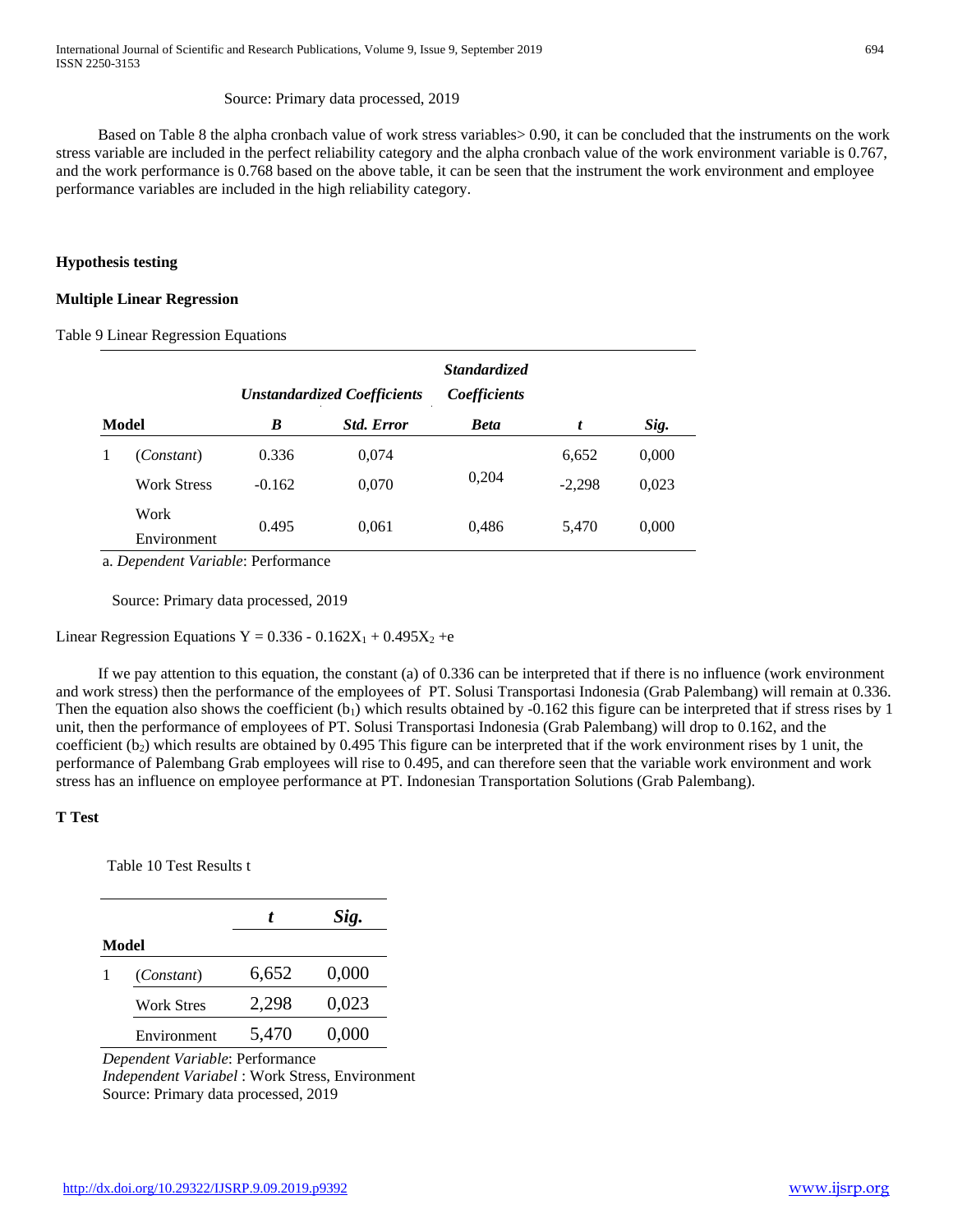From the t test results obtained: a value of 0.023 < 0.05, for work stress variables the work stress variable has a significant effect on the performance variable, while for the environmental variable is obtained 0,000 <0.05, the environment variable has a significant effect on the performance variable. So it can be concluded that Ha "work environment and stress have a significant effect on performance", meaning that the hypothesis is accepted.

# **F Test**

Table 11 Test Results F

| <b>ANOVA</b> <sup>b</sup>       |        |                   |
|---------------------------------|--------|-------------------|
| Model                           |        | Sig.              |
| Regression<br>Residual<br>Total | 36.861 | .000 <sup>a</sup> |

a. Predictors: (Constant), Work Environment, Work Stress b. Dependent Variable: Performance

Source: Primary data processed, 2019

From the F test results obtained: the value of 0,000 is smaller than 0.05, and the calculated F value is greater than the F table (36,861> 3.09) then the independent variable simultaneously has a significant effect on the dependent variable. So it can be concluded that Ha "work environment and stress have a significant effect on performance", meaning that the hypothesis is accepted.

# **Discussion**

# **a. Hypothesis H1, Work Environment has a positive and significant effect on Employee Performance at PT. Solusi Transportasi Indonesia (Grab Palembang).**

Based on the results of the study it can be concluded that the work environment has a positive and significant effect on employee performance at PT. Indonesian Transportation Solutions (Grab Palembang). The work environment is a very important part in employees doing work activities. By paying attention to a good work environment it will motivate employees to work better so as to improve employee performance. According to Terry (2006) the work environment is defined as the forces that influence, both directly and indirectly, the company's performance. This is the same as Sundastrom's opinion (in Saleem, 2012), most people spend around 60 percent of their lives in a physical work environment that greatly influences behavior, morals, abilities and performance. The influence of the work environment on employee performance in this study is supported by the results of research Kusuma Sari and Agus Frianto (2013), Pima Nela et al. (2014) and Aji A. Tri and Amelia Kartini (2015) which stated that the work environment had a significant and positive effect on employee performance.

Based on the results of the questionnaire work environment variable frequency, the statement of the workspace free of pollution (pollution) and wifi access is very high quality and convenient to use to get a low value compared to other statements on this variable. According to researchers, the company PT. Indonesian Transportation Solutions (Grab Palembang) to pay more attention to the physical work environment such as adding ventilation or windows so that air circulation in the office can be maintained and free from pollution, choosing a trusted internet network vendor that can supply internet networks to support employees in carrying out their work, given the majority of work must use the internet network.

# **b. Hypothesis H2, Job Stress has a negative and significant effect on Employee Performance at PT. Solusi Transportasi Indonesia (Grab Palembang)**

Based on the results of this study concluded that work stress has a negative and significant effect on employee performance at PT. Indonesian Transportation Solutions (Grab Palembang). Job stress is a condition experienced by an individual both physically and non-physically which can put pressure on employees so as to create unstable employee emotions which will then result in his work. Robbins (2006) states that the level of stress experienced continuously over a long period of time can result in lower performance. Although this U-Reverse model is popular and intuitively appealing, it does not get much empirical support, so researchers and company managers must be careful in relying that this model accurately describes the relationship of performance stress. The effect of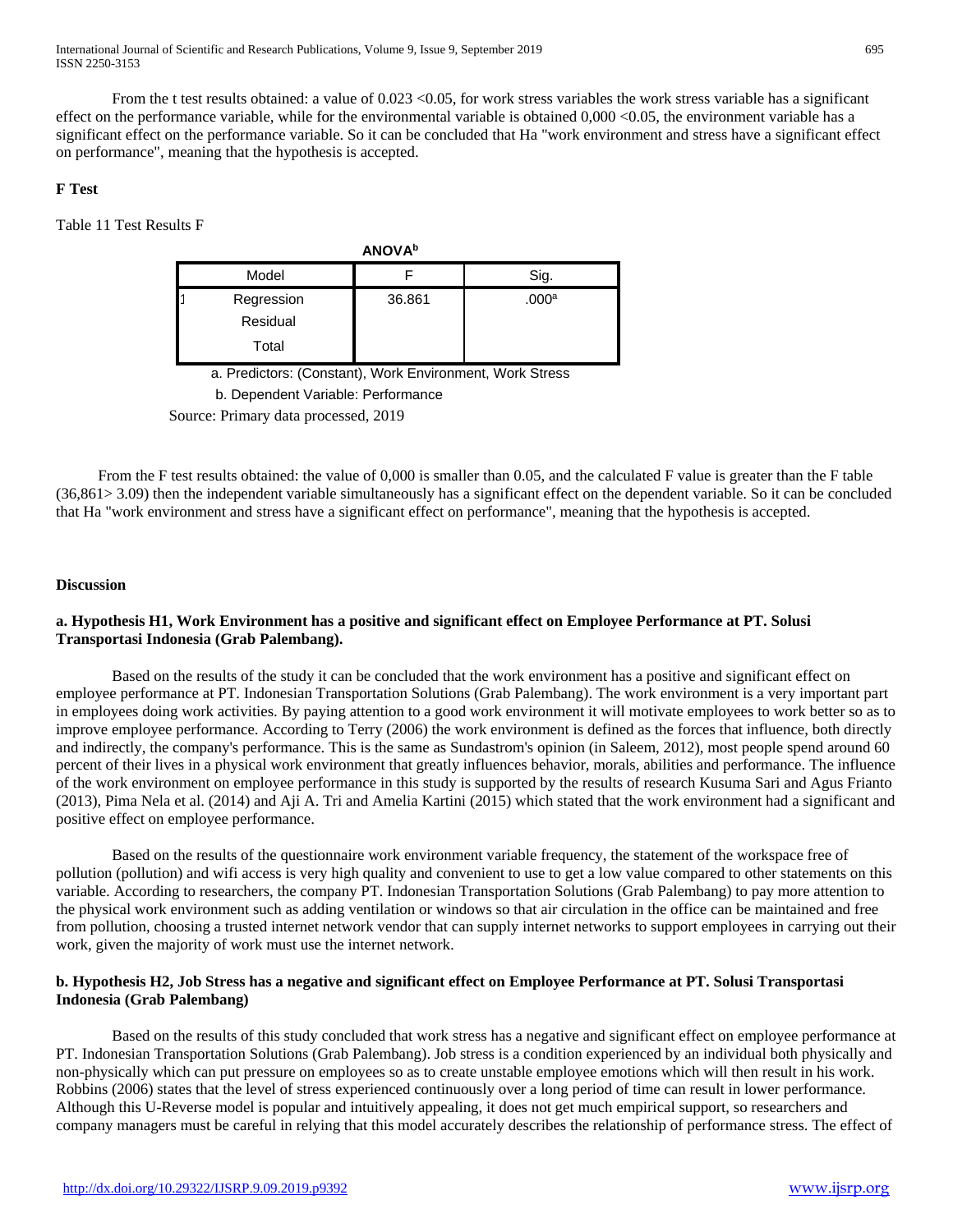work stress on employee performance in this study is supported by research results of Cristine Julvia (2016), Nu Saina (2013), Sari Rahma et al (2012) which states that work stress has a significant and negative effect on employee performance.

According to researchers, the company PT. Indonesian Transportation Solutions (Grab Palembang) must pay more attention to things that can cause employee work stress such as, workloads that are too much at a certain time can be overcome by attracting employees in other divisions whose jobs are not piling up to help, rearranging work time so deadlines do not overlap and add temporary employees over time.

#### V. CONCLUSIONS AND RECOMMENDATIONS

## **Conclusions**

From the results of the analysis of the discussion there are several conclusions as follows:

- 1. The independent variable, namely the Work Environment individually (partial) there is a significant positive effect on the dependent variable, namely Employee Performance at PT Solusi Transportasi Indonesia (Grab Palembang).
- 2. The independent variable Work Stress individually (partial) there is a significant negative effect on the dependent variable, namely Employee Performance at PT. Solusi Transportasi Indonesia (Grab Palembang).
- 3. Independent variables namely the Work Environment and Work Stress together (simultaneously) there is a significant influence on the Performance of Employees at PT. Solusi Transportasi Indonesia (Grab Palembang).

# **Recomendations**

Based on the conclusions above, the advice that can be given is

- 1. The company should pay more attention to the physical work environment and work stress in an effort to improve employee performance.
- 2. This research has been attempted in its implementation in accordance with scientific procedures, but there are some limitations that are owned by this research, such as;
- This study is still limited by the variables used only work environment and work stress, if this study will be used as a reference for further research, researchers should then add other variables so that research results can be maximized.
- b. In this study the dependent and dependent variable indicators are still limited. Henceforth, it should be added back indicators in each variable so that results can be maximized.

## **REFERENCES**

- [1] A.A.Anwar Prabu Mangkunegara.2009. Manajeman Sumber Daya Manusia. Bandung: Rosda Karya.W.-K. Chen, *Linear Networks and Systems* (Book style)*.* Belmont, CA: Wadsworth, 1993, pp. 123–135.
- [2] Aji A tri Budianto, Amel Kartini. 2015. Pengaruh Lingkungan Kerja Terhadap Kinerja Pegawai pada PT Perusahaan Gas Negara (Persero) Tbk SBU Distribusi Wilayah 1 Jakarta. Jurnal Ilmiah Prodi Manajemen Universitas Pamulang, Volume 3 Nomor 1.
- [3] Josephine Audrey, Dhyah Harjanti. 2017. Pegaruh Lingkungan Kerja Terhadap Kinerja Karyawan pada Bagian Produksi Melalui Motivasi Kerja Sebagai Variabel Intervening pada PT. Trio Corporate Plastic (Tricopla). Agora, Volume 5 Nomor 3.
- [4] Julvia, Cristine. 2016. *Pengaruh Stres Kerja dan Konflik Kerja Terhadap Kinerja Karyawan.* Jurnal Ilmiah Manajemen Bisnis, Volume 16 Nomor 1.
- [5] Kreitner, Robert and Angelo Kinicki. 2005. *Perilaku Organisasi (Orgaizational Behavior)*. Jakarta: Salemba Empat.
- [6] Kusuma Sari, Agus Frianto. 2013. *Pengaruh Lingkungan Kerja Terhadap Kinerja Karyawan Melalui Motivasi.* Jurnal Ilmiah Manajemen Volume 1 Nomor 4
- [7] Miner, John. 1998. Organizational Behavior, Performance and Productivity. New.
- [8] P, Lankheswara. 2016. A Study On The Impact of Workplace Environment on Employee's Performance: With Reference to The Brandix Intimate Appareal-Awissawella. International Journal of Multidisciplinary Studdies. Vol. 3 Issue 1.
- [9] Nur, Saina. 2013. Konflik, Stres Kerja dan Kepuasan Kerja Pengaruhnya Terhadap Kinerja Pegawai Pada Universitas Khairun Ternate. Jurnal EMBA Volume 1 Nomor 3.
- [10] Pima, Nela. *et al*. 2014. *Pengaruh Lingkungan Kerja Terhadap Kinerja Karyawan.* Jurnal Administrasi Bisnis (JAB), Volume 8 Nomor 2.
- [11] Robbins, Stephen, 2006, "*Perilaku Organisasi",* Prentice Hall, edisi kesepuluh Sabardini, 2006, "*Peningkatan Kinerja Melalui Perilaku Kerja Berdasarkan Kecerdasan Emosional*", Telaah Bisnis, Vol.7, No.1.
- [12] Riduwan. (2015). *Dasar-Dasar Statistika*, Bandung: Alfabeta.
- [13] Saleem, Farah, et al. Impact Stress on The Employee Performance: A Case of Pharmaceutical Industry of KPK. Journal of Business and Tourism Volume 04 Number 01.
- [14] Sari, Rahmila, et al. 2012. Pengaruh Kepemimpinan, Motivasi dan Stres Kerja Terhadap Kinerja Karyawan Pada Bank Syariah Mandiri Kantor Cabang Makassar. Jurnal Analisis Volume 1 Nomor 1
- [15] Susanti, Angel, dkk. 2016. Pengaruh Lingkungan Kerja, Komunikasi dan Stres Kerja Terhadap Kinerja Pegawai pada Politeknik Kesehatan Manado. Jurnal EMBA, Volume 4 Nomor 1.
- [16] Taiwo, Akinyele Samuel. 2010. The Influence of Work Environment on Workes Productivity: A Case of Selected Oil and Gas Industry in Lagos, Nigeria. African Journal of Bussines Manajement, 4(3), pp:229-307.
- [17] Veithzal Rivai. 2004. Manajemen Sumber Daya Manusia Untuk Perusahaan : Dari Teori Ke Praktik. PT. Raja Grafindo Persada, Jakarta.